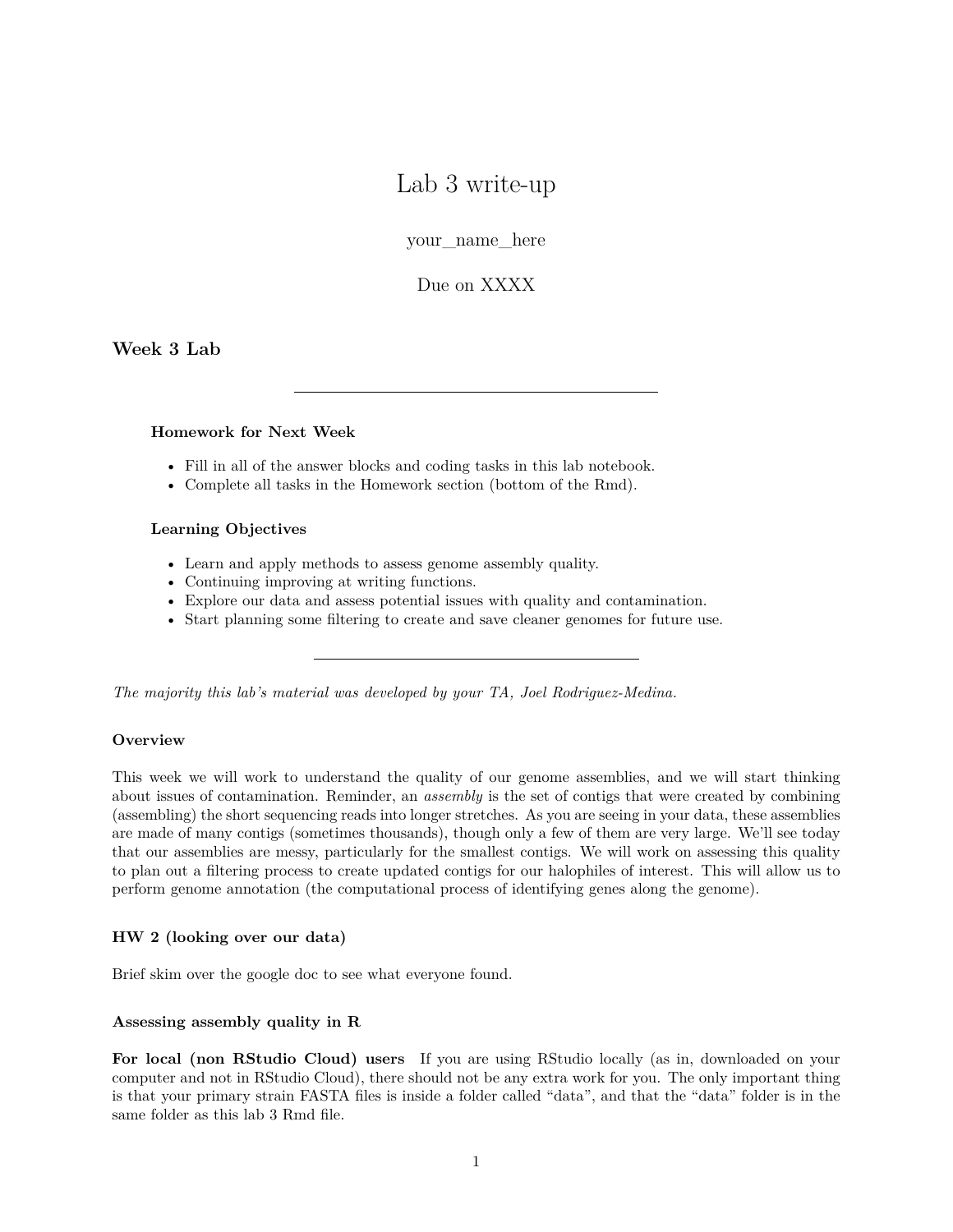#### **Coding an genome assembly quality analyzer (N50 and L50)**

Let's begin our analysis by writing some more functions in R. But first, let's load the data. We can work with the example FASTA file, strain1926.fasta. To load the data into R, we'll use the Biostrings package, which you briefly learned about during the Lab 2 homework. This package allows us to handle the sequence data more easily.

You can learn more about Biostrings by reading the [Biostrings manual.](https://bioconductor.org/packages/release/bioc/vignettes/Biostrings/inst/doc/BiostringsQuickOverview.pdf)

The readDNAStringSet() reads the FASTA format and it converts it into a nicer, (easier-to-work-with) table-like object. The object has 3 columns:

- 1. *width* is the length of the contig
- 2. *seq* is the sequence itself
- 3. *names* is the identifiers or names of each contig.

**Note: why Biostrings?** R doesn't play well with long strings. When it tries to print them in the Console, it often crashes. For example, the code

myFasta <- read.table("../data/strain1926.fasta")

#### myFasta

will make RStudio crash...

So we're happy we have a DNAStringSet object to work with. Let's get started.

```
# loading the assembled genome of strain 1926
strain 1926 <- readDNAStringSet("data/strain1926.fasta")
# see what the object looks like
strain_1926
# see number of contigs, and the width (number of base pairs) for each contig
length(strain_1926) # number of contigs
width(strain_1926) # creates a vector with the width/length of each contig
```
**Useful Biostrings functions** The width() function retrieves the column with the length of the sequences, and returns it as a vector.

alphabetFrequency() is a function that computes the frequency of each letter in the sequence. There are two important arguments to the function: \* baseOnly=TRUE will just use the 4 common bases  $(A, T, C, G)$ . Any non-base letter gets classified as "other". \* as.prob=TRUE gives the frequency as a percentage.

```
# To get just the sequence for a contig, you can use the double brackets
strain_1926[[1]] # sequence for the first contig
# To get the frequency of bases, you use alphabetFrequency()
alphabetFrequency(strain_1926[[1]])
alphabetFrequency(strain_1926[[1]],baseOnly=TRUE)
# Note that using `as.prob=TRUE`
alphabetFrequency(strain_1926[[1]],baseOnly=TRUE, as.prob = TRUE)
# is the same as dividing the frequency by the size of the sequence:
alphabetFrequency(strain_1926[[1]],baseOnly=TRUE)/width(strain_1926)[1]
```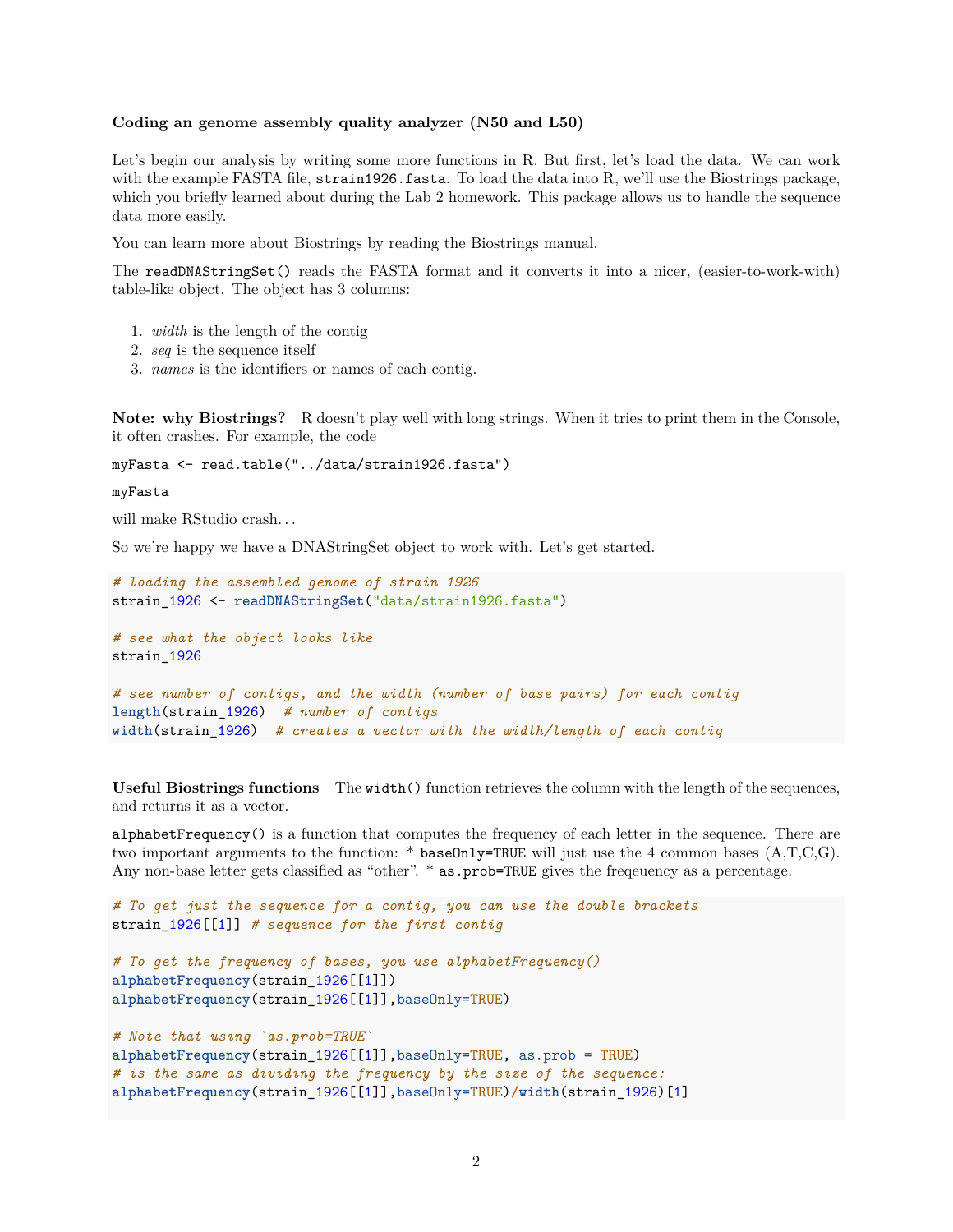```
# size/length/width of contigs
width(strain_1926) # The length of each contig
sum(width(strain_1926)) # The total genome size
```
These are useful functions. We'll focus first on the size of each contig. This is critical to the calculation of the values like N50 and L50 that were discussed in the reading. Let's start with a quick *Zoom poll* to jog our memories.

For a brief summary here, let's imagine you've ordered all of your contigs from longest to shortest. (Conveniently, this is how our data are organized by default.) We want to know the distribution of our contig lengths. In other words, do we have a few very long contigs that make up most of our total sequence length, or do we have many small contigs that add up to a large fraction of the total? Long contigs will give us more information about where genes are located relative to each othe. And short contigs have a higher chance of being contamination from little bits of foreign DNA that snuck into the process (during culturing, during gDNA extraction, or during sequencing at the MicrobesNG facility). **N50** and **L50** are both ways to quantify this: they tell us something about relatively how many of our contigs are short or long. As a reminder, these are explained well in the [blog post](https://www.molecularecologist.com/2017/03/whats-n50/) by Elin Videvall.

**N50** is a number corresponding to the length of a particular contig. In particular, with our contigs ordered from longest to shortest, it's the length of the first contig that crosses the halfway point of the total length of all our sequences. So a high number means that a few long contigs make up most of the total length of our sequences. A low number means that many short contigs will make up most of the total length. **L50** is a corresponding number for how many contigs it took to reach this halfway point. In fact, if we think of N50 as a specific entry in our vector of widths, L50 is just the position (index) of that N50 value in the vector. These take just a little wrangling to find in R.

```
# storing our contig lengths as a vector
c_lengths <- width(strain_1926)
total <- sum(c_lengths)
# creating a cumulative sum
c_sum <- cumsum(c_lengths)
plot(c\_sum) + abline(a = total/2, b = 0)## integer(0)
# here we have a function to calculate L50, but
# the lines are out of order! Let's fix it.
L_50 <- function(contig_lengths)
{
  contig_ind <- which(contig_sum > sum(contig_lengths)*0.5)
 return(L)
 L <- min(contig_ind)
  contig_sum <- cumsum(contig_lengths)
}
##################################
```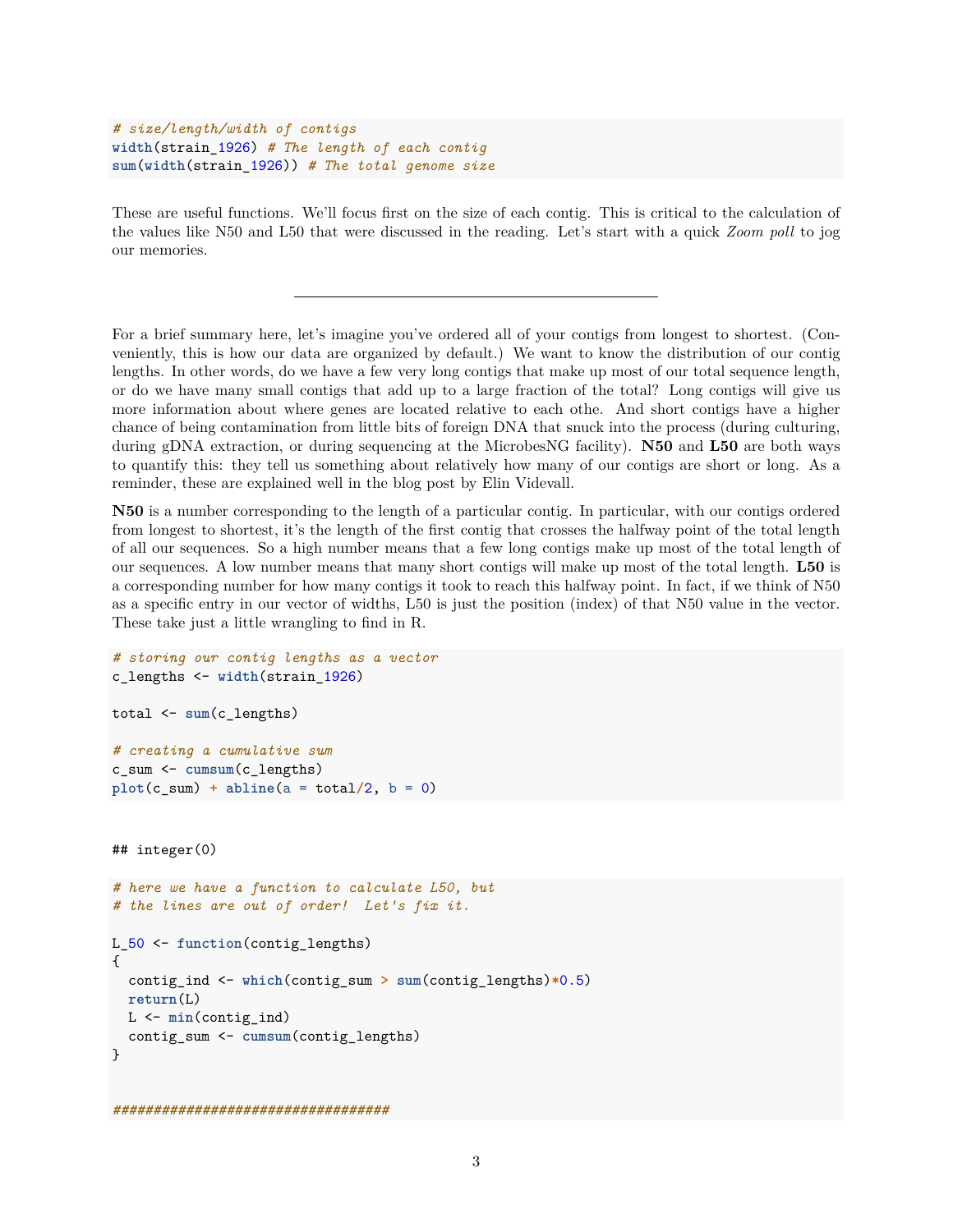

Figure 1: figure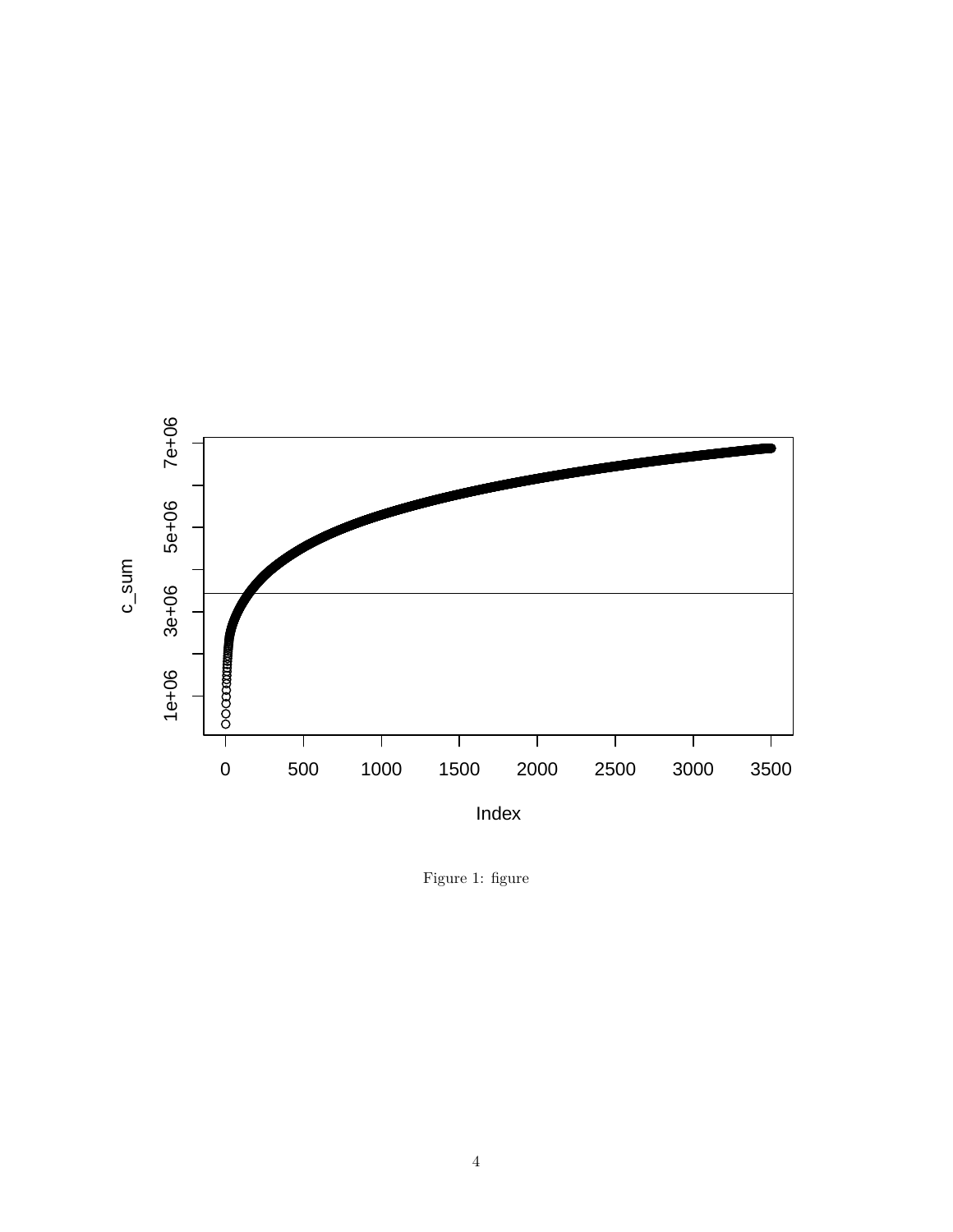```
### Your code below ###
##################################
N_50 <- function(contig_lengths)
{
  # enter your code here
  # hint: you can use other functions inside this
  # function. For example, L_50() might be useful
}
# also, load your own strain into the environment right now as well
# uncomment the next line and replace with the correct numbers for your strain
# strain_XXXX <- readDNAStringSet("data/strainXXXX.fasta")
##################################
##################################
```
**Run the functions with your own genome and update the Google spreadsheet with your N50 and L50.**

*Link to google doc has been removed for student privacy and data protection.*

#### **Questions?**

#### **Exploratory Data Analysis.**

"Data!data!data!" he cried impatiently. "I can't make bricks without clay." – Sherlock Holmes

What does the sequence "GTACAGCAAT" tell you? If you were given a blank piece of paper and told to write up a report on it, what could you write? By itself, perhaps not much. The sequence is 10 characters long; "G", "C" and "T" appear two times each, while "A" appears twice than that.

But, what if you compare with with another sequence, say "CTTGAAGTGACA"? Now you can say that the two sequences vary in length (one is 10 bp long, the other is 12). The proportion of "A", "T", "C", and "G" is now varied. What would be the best way to present your results? A table? Maybe a graph. . . what type of graph is the best way to do so?

Much of what we'll do today is part of what's called Exploratory Data Analysis and is one of the first steps when analyzing data, especially with large sets such as genomic assemblies. It is a critical step in the overall analysis of data. It can help spotting anomalies (such as outliers, or pieces with low quality); it could also help in the discovery of patterns that can help you generate and test hypothesis about your data.

#### **Exploring GC**

How is the percentage of GC content distributed along the contigs? Do all contigs have the same proportion of GC? Are larger contigs richer in GC than smaller contigs?

Using the alphabetFrequency() function we can calculate the GC proportion for the first contig as follows: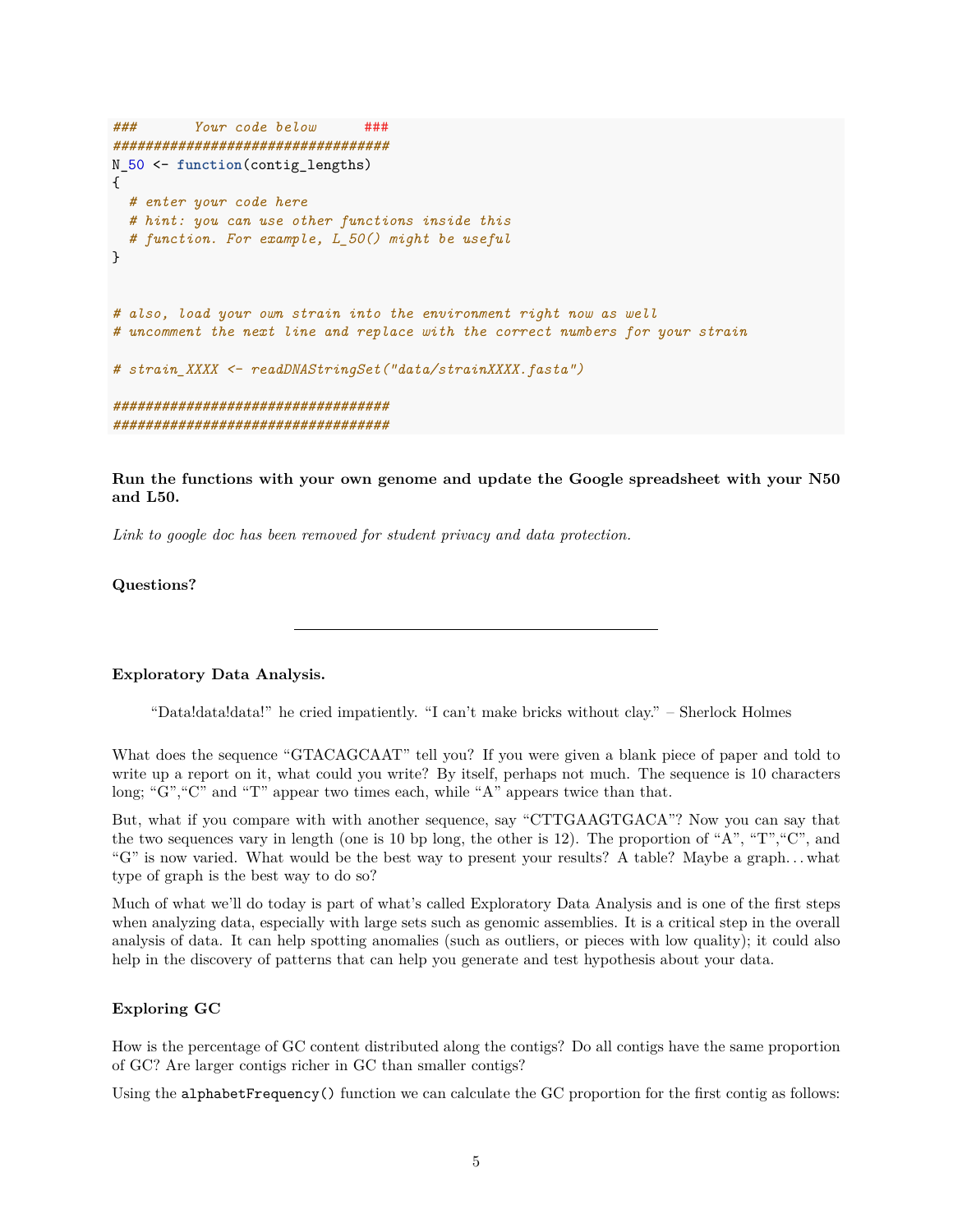```
# example for only first contig
gc_contig1 <- sum(alphabetFrequency(strain_1926[[1]],baseOnly=TRUE,as.prob = T)[c("G","C")])
# example for all contigs
```

```
gc_all_contigs <- rowSums(alphabetFrequency(strain_1926,baseOnly=TRUE,as.prob = T)[,c("G","C")])
```
#### **Coding challenge (15min)**

• Write a function gc\_content() that will take a DNAStringSet and return a vector that is the GC content for each contig.

```
##################################
### Your code below ###
##################################
gc_content <- function(string_set)
{
  # add your code for the function here.
  # the R example just above this should be useful.
  # your input, which we named "string_set", will be a DNAStringSet
}
## below are some extra challenges if you have spare time
## you do not need to complete this as part of the HW/labwork.
# 1) Although it's rare, there will sometimes be a non-zero value
# in the "other" column from alphabetFrequency(). That means that
# adding up the G and C columns isn't quite right. Revisit
# your gc_content() function and adjust it to only calculate GC
# based on the known A, T, C, and G nucleotides and ignore "others".
# 2) In the Piazza discussion for Week 2, it has come up that
# it's harder to amplify high GC content DNA segments. So one part
# of Illumina sequencing, the bridge amplification step, might not work as
# well for species or genomic regions with high GC. What are some potential
# consequences of this? For a sample with multiple species, how might
# this influence the number of contigs you get for each species?
##################################
```
*##################################*

**We will come back together for discussion and questions, then a 10 min. break.**

**Data visualization: show, don't tell.**

"Above all else show the data." – Edward R. Tufte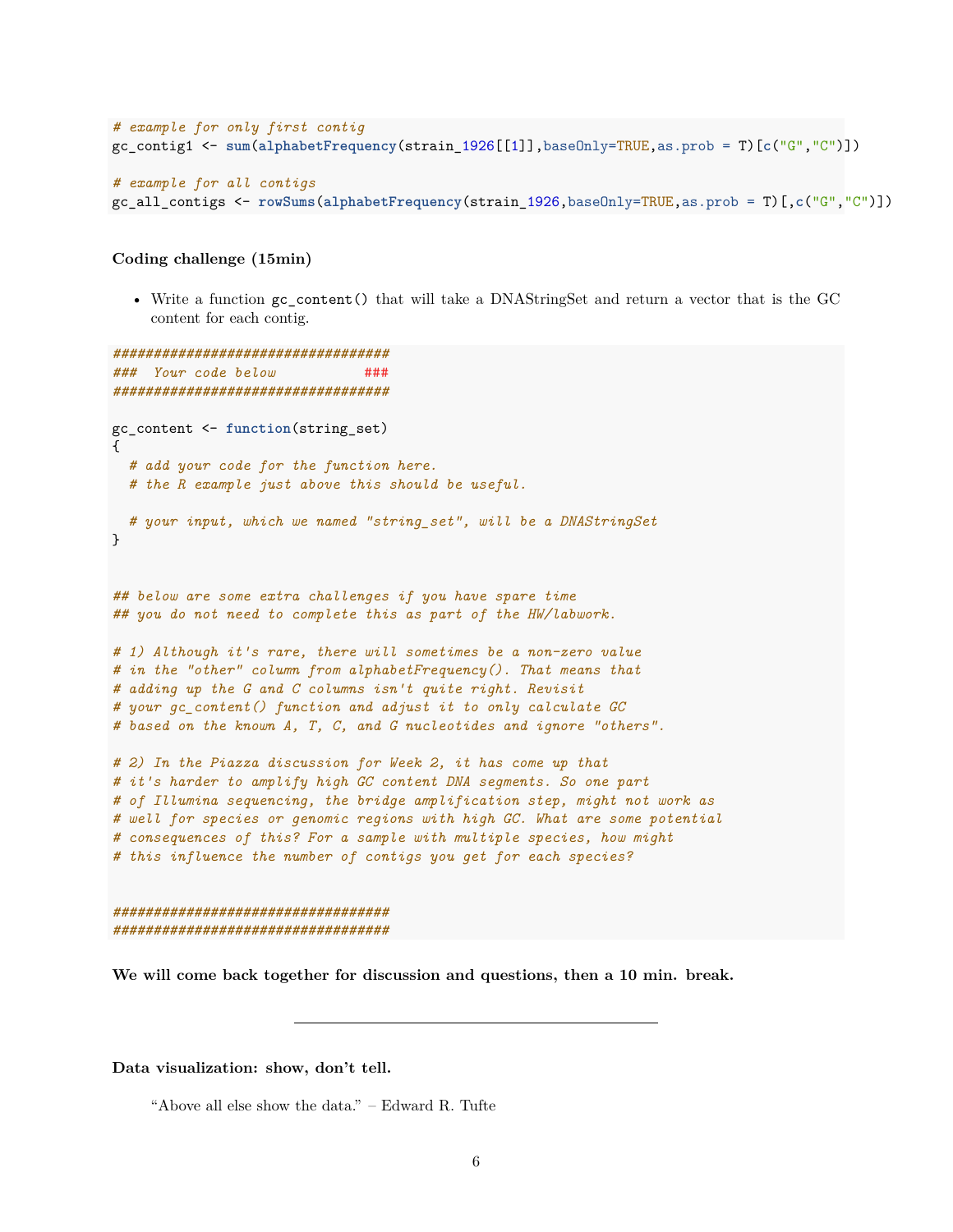Meet a new object: the data frame. It's a type of object in R used to store data tables. It is R's version of the spreadsheet, but we have many more tools to use with the data. Essentially, each column is a vector, and all columns have the same length. Each column can be a different type of data (some columns could have strings, some could have numbers, some could just have TRUE/FALSE), but within a column all the data must be the same type (can't mix numbers and text in a single column).

Let's create a data frame with some data from our strain\_1926 data.

```
# we can start by creating the vectors that will become our columns
# gc content
gc_1926 <- rowSums(alphabetFrequency(strain_1926,baseOnly=TRUE,as.prob = T)[,c("G","C")])
# contig length (we already did this, but let's do it again)
c_lengths_1926 <- width(strain_1926)
# now we define a data.frame
df_1926 <- data.frame(contig_length = c_lengths_1926, gc = gc_1926)
# you can use view() to see it as in a spreadsheet-like format
view(df_1926)
```
We can use  $\$  to access specific columns:

```
# we're using head() to avoid printing a super long output
# it's a function that will just show the first few entries in a
# vector or data.frame
```
**head**(df\_1926**\$**contig\_length)

## [1] 333804 245246 241517 163278 156395 153518

**head**(df\_1926**\$**gc)

## [1] 0.3839768 0.3990198 0.3859190 0.3910018 0.3957416 0.3842611

Remember our original question? *"Do all contigs have the same proportion of GC"*

**head**(df\_1926)

| ##   | contig_length | gс               |
|------|---------------|------------------|
| ## 1 |               | 333804 0.3839768 |
| ## 2 |               | 245246 0.3990198 |
| ##3  |               | 241517 0.3859190 |
| ##4  |               | 163278 0.3910018 |
| ## 5 |               | 156395 0.3957416 |
| ## 6 |               | 153518 0.3842611 |
|      |               |                  |

We could try looking at the table above, but it only shows the first 6 rows. Data visualization provides an easy way to summarize much larger amounts of information.

We can create plots in R with easy to use built-in functions. Using the plot() function, we just need to tell R which vectors to use for the x- and y-axis values. We can also add a title to the plot with the function argument main.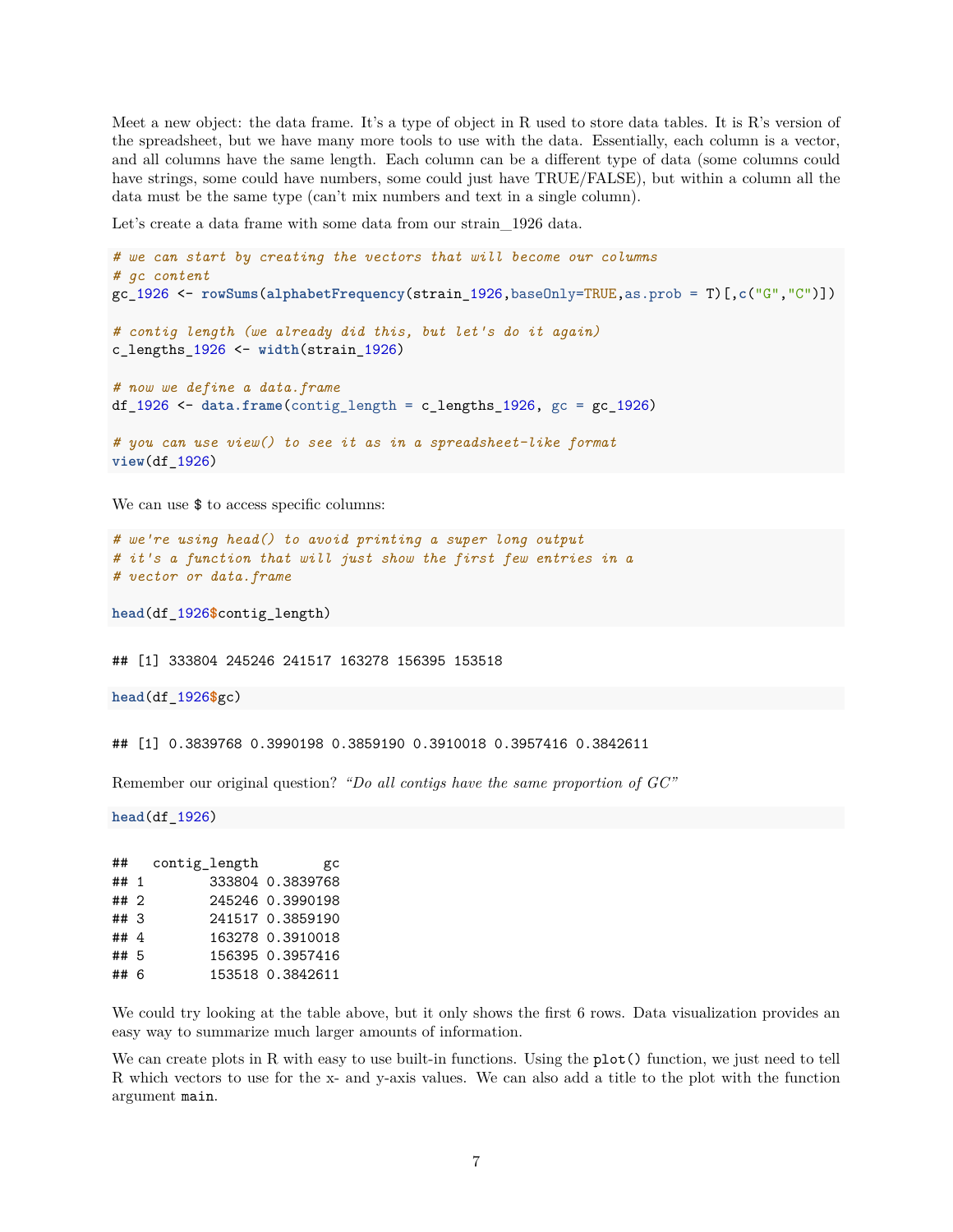

# **Strain 1926: GC X contig length**

Figure 2: figure

Let's discuss what we see as a class, and relate it to the Week 2 Piazza discussion.

```
#### Make the same plot for your strain
# You will first need to create a data frame by creating a
# vector for GC and a vector for contig length
##################################
### Your code below ###
##################################
# create a new vector that holds the contig lengths for your strain
# create a new vector with the GC of each contig
# Optional: use data.frame() to create a data frame with a column for each of those
# two vectors (make sure you store this as a new object in your environment)
# create your plot, either from the data frame columns, or
# directly from the vectors
# Make sure you have a title with your strain number
```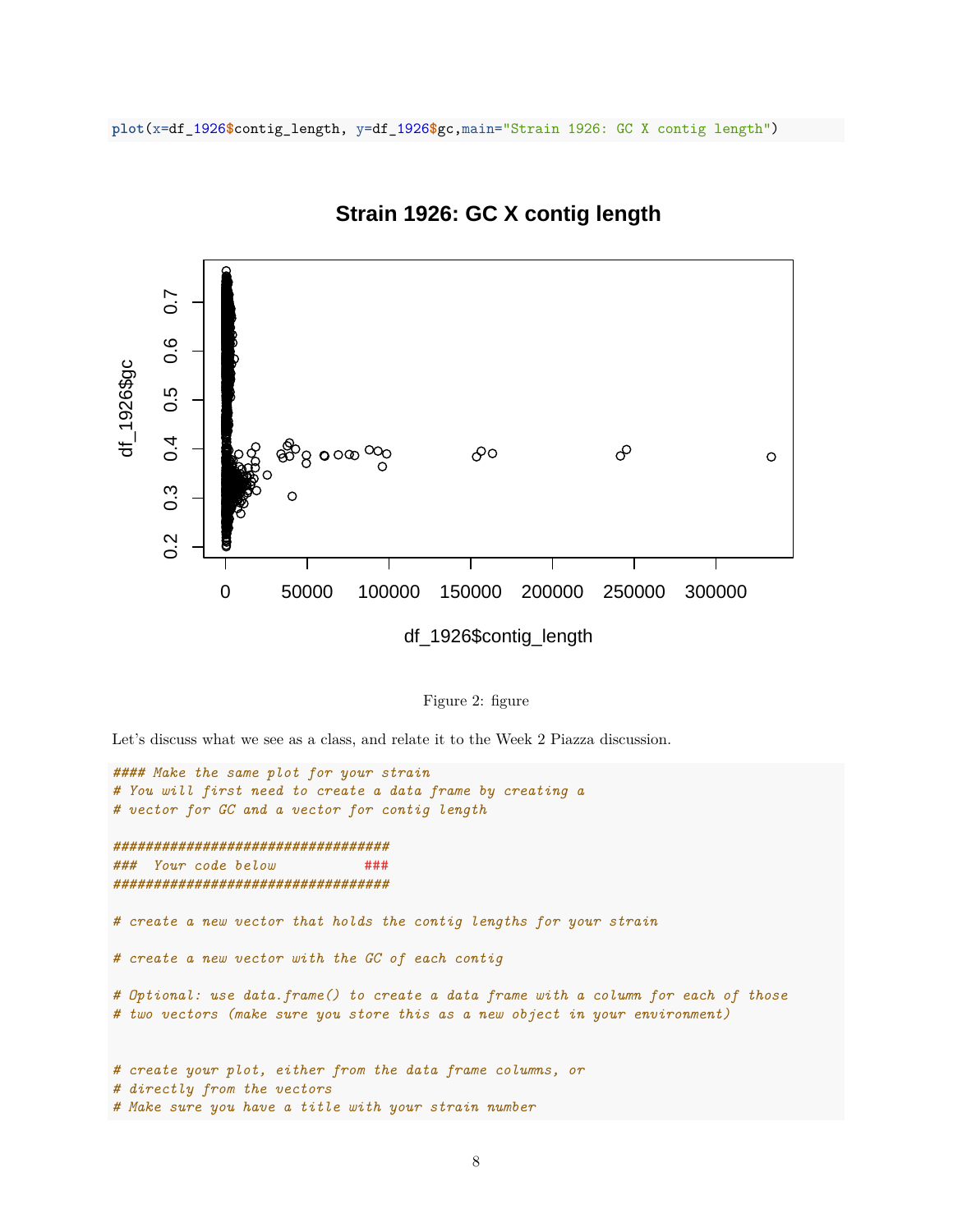*################################## ##################################*

# **Beautiful evidence.**

The base plots in R are a good way to quickly visualize data. The ggplot2 library allows us to have more control over the plotting canvas. Changing the colors, labels and other settings is generally easy.

We can replicate a similar plot to the one above with the following code:

```
# call the ggplot function and establish the basic canvas settings (X and Y axes)
ggplot(data=df_1926,aes(x=contig_length,y=gc)) +
  geom_point() + # add a geom, i.e. what type of plot to use
 ggtitle("Strain 1926: gc X contig length") # add a title
```


Strain 1926: gc X contig length

```
Figure 3: figure
```
To see exactly what happened at each plotting step, let's build the plot again, step by step.

```
df_1926 # The data as is
# calling the ggplot() function and setting the "canvas"
ggplot(data=df_1926,aes(x=contig_length,y=gc))
```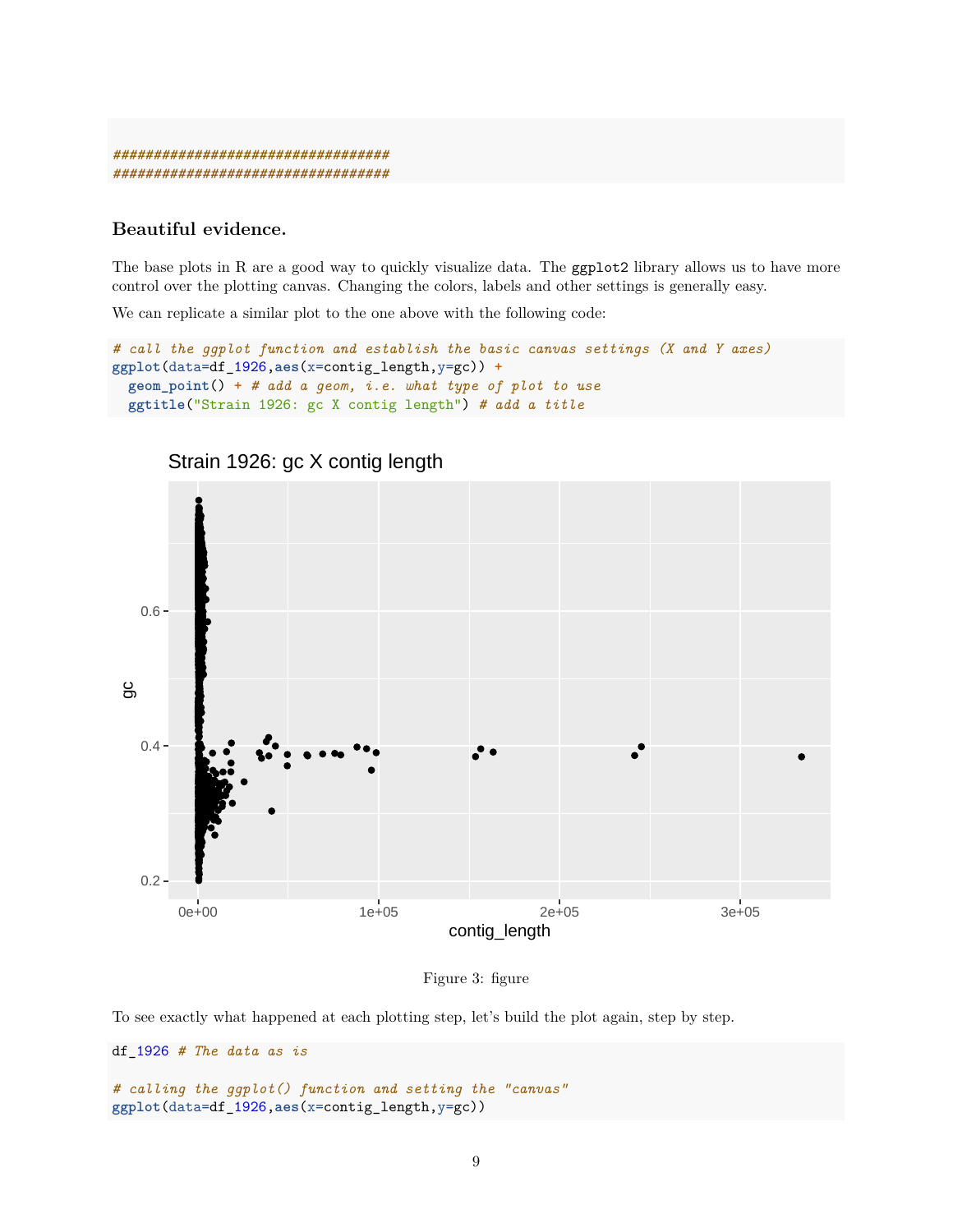```
# nothing will display unless you add a "geometry", which
# tells R what kind of visualization to make
ggplot(data=df_1926,aes(x=contig_length,y=gc)) +
  geom_point() # this says we're using points, with x value of each
# point from the contig_length column and y from the gc column
# the canvas and the geometry are the two key features
# everything else is just a cherry on top
# adding a title
ggplot(data=df_1926,aes(x=contig_length,y=gc)) +
  geom_point() +
  ggtitle("Strain 1926: gc X contig length")
# changing the theme for a different shading and axis scheme
ggplot(data=df_1926,aes(x=contig_length,y=gc)) +
  geom_point() +
  ggtitle("Strain 1926: gc X contig length") +
 theme_minimal()
```
## **Homework for Week 4, due Wednesday, 4/22, at 10:59pm**

Besides the data entry in the google doc, all work should be completed inside of this Rmd file and uploaded to Canvas as a pdf or html file.

### **Finish up labwork (2 pts)**

Make sure that any short responses or coding snippets above have been filled in with your work, and that your other data are entered into the google doc.

#### **Online discussion (part of Week 3 participation points)**

Write a follow-up or reply to another student's follow-up on the Week 3 discussion post on Piazza.

#### **Setting up a RAST account (2 pts)**

This will only take a minute. Navigate to the website for an annotation tool called RAST: [http://rast.](http://rast.nmpdr.org/?page=Register) [nmpdr.org/?page=Register.](http://rast.nmpdr.org/?page=Register)

Register, using an email address that you're comfortable sharing with your instructor. **Forward your confirmation email to Dr. Furrow [\(refurrow@ucdavis.edu\)](mailto:refurrow@ucdavis.edu).**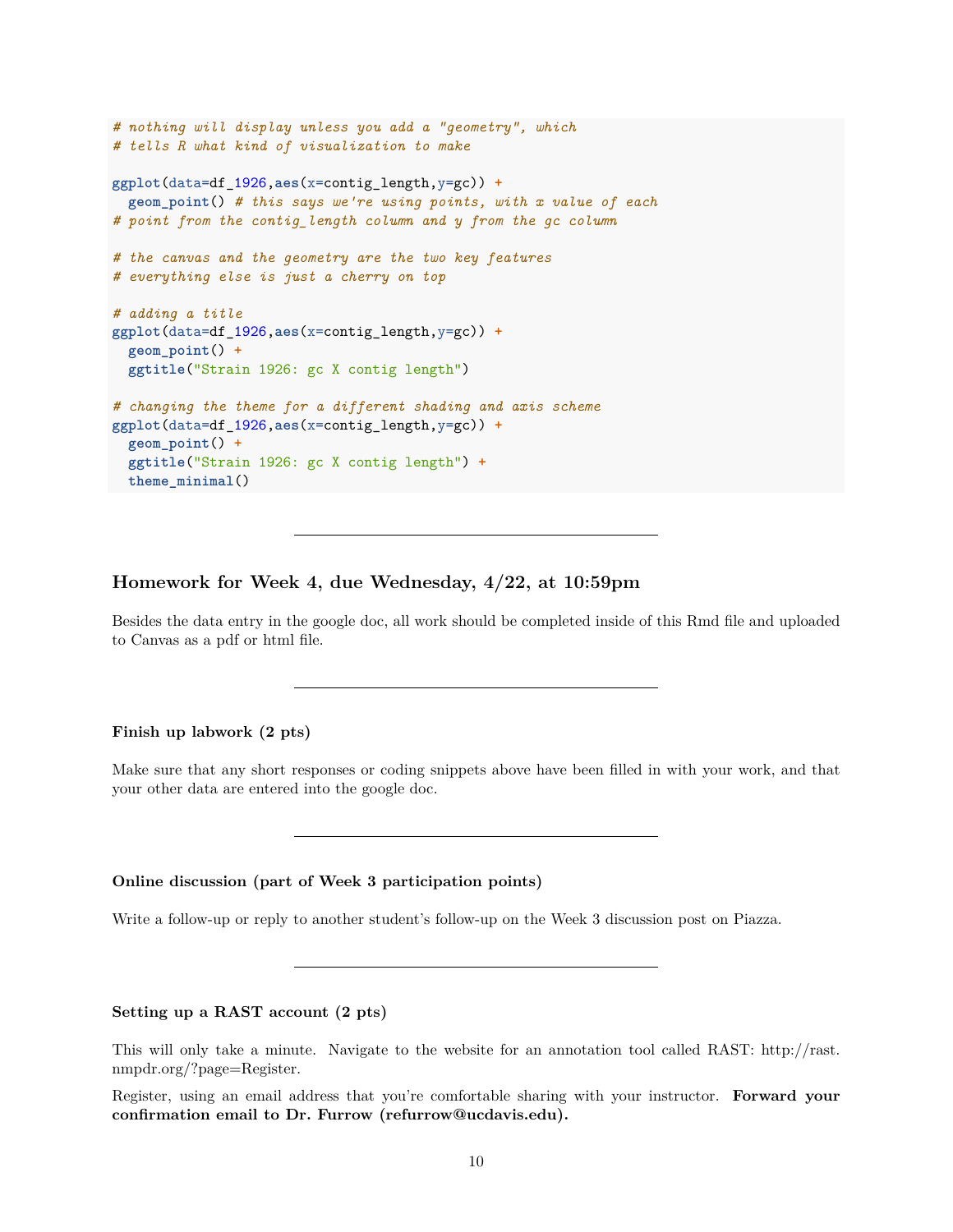## **Readings and response (4 pts)**

Next week we are going to try out some research methods from comparative genomics. To get us thinking, part of your homework is to read the first 2 pages (Abstract, Background, and first paragraph of Results), plus Figure 1 on page 3, of [this published article.](https://genomebiology.biomedcentral.com/articles/10.1186/gb-2008-9-4-r70) A pdf of the paper is also available on Canvas.

*There is some jargon in this paper, so use these reading guide prompts to help keep you focused on the main points.*

- 1. We haven't talked much about genes yet in this course. Inside of a gene that codes for a protein (a coding region), successive sets of DNA triplets (called codons) each code for a particular amino acid [https://en.wikipedia.org/wiki/DNA\\_codon\\_table.](https://en.wikipedia.org/wiki/DNA_codon_table) The final protein is made up of all of those amino acids attached in sequence, although chaperone proteins combined with chemical and charge-based interactions will cause the protein to fold into some kind of structured, knotted-up bundle as its final functional form. How many different amino acids are there? Do a little online searching to look into the structure of different amino acids. Which ones have negatively charged side chains? Which ones have hydrophobic side chains? (In the presence of water, this will lead the protein to fold to conceal these hydrophobic parts away from the protein's surface.)
- 2. This article mentions the importance of comparing halophiles and non-halophiles of similar GC content. Why is this the case? Think about the codon table you looked at above.
- 3. In Figure 1 they performed a cluster analysis. Their data for each strain was the relative usage of each amino acid across all genes in the strain's genome, and they formed clusters by group together strains with similar patterns of usage. We will go over this in greater detail in Lab 4. The 7 strains at the top of Figure 1 form a cluster distinct from the rest. What do those strains have in common? Are they all in the same Domain (Archaea vs. Bacteria)?
- 4. Which amino acids showed patterns specific to Halophiles? What features do these amino acids have in common?
- 5. The analysis presented in Figure 1 used both halophiles and evolutionarily related non-halophilic microbes. Why did they include the non-halophiles as well? Did the clusters of amino acid usage they found correspond more to relatedness or to environment (halophile vs. non-halophile)? Any exceptions? (Remember than any bacteria should be more closely related to other bacteria than it is to any archaea, and vice-versa as well.)

| Your responses $(2-3$ sentences each) $Q1$ . |  |
|----------------------------------------------|--|
| Q2.                                          |  |
| Q3.                                          |  |
| Q4.                                          |  |
| Q5.                                          |  |
|                                              |  |

# **Data Exploration (2 points total)**

Follow the tutorial for ggplots2 in [http://r-statistics.co/Complete-Ggplot2-Tutorial-Part1-With-R-Code.](http://r-statistics.co/Complete-Ggplot2-Tutorial-Part1-With-R-Code.html) [html](http://r-statistics.co/Complete-Ggplot2-Tutorial-Part1-With-R-Code.html)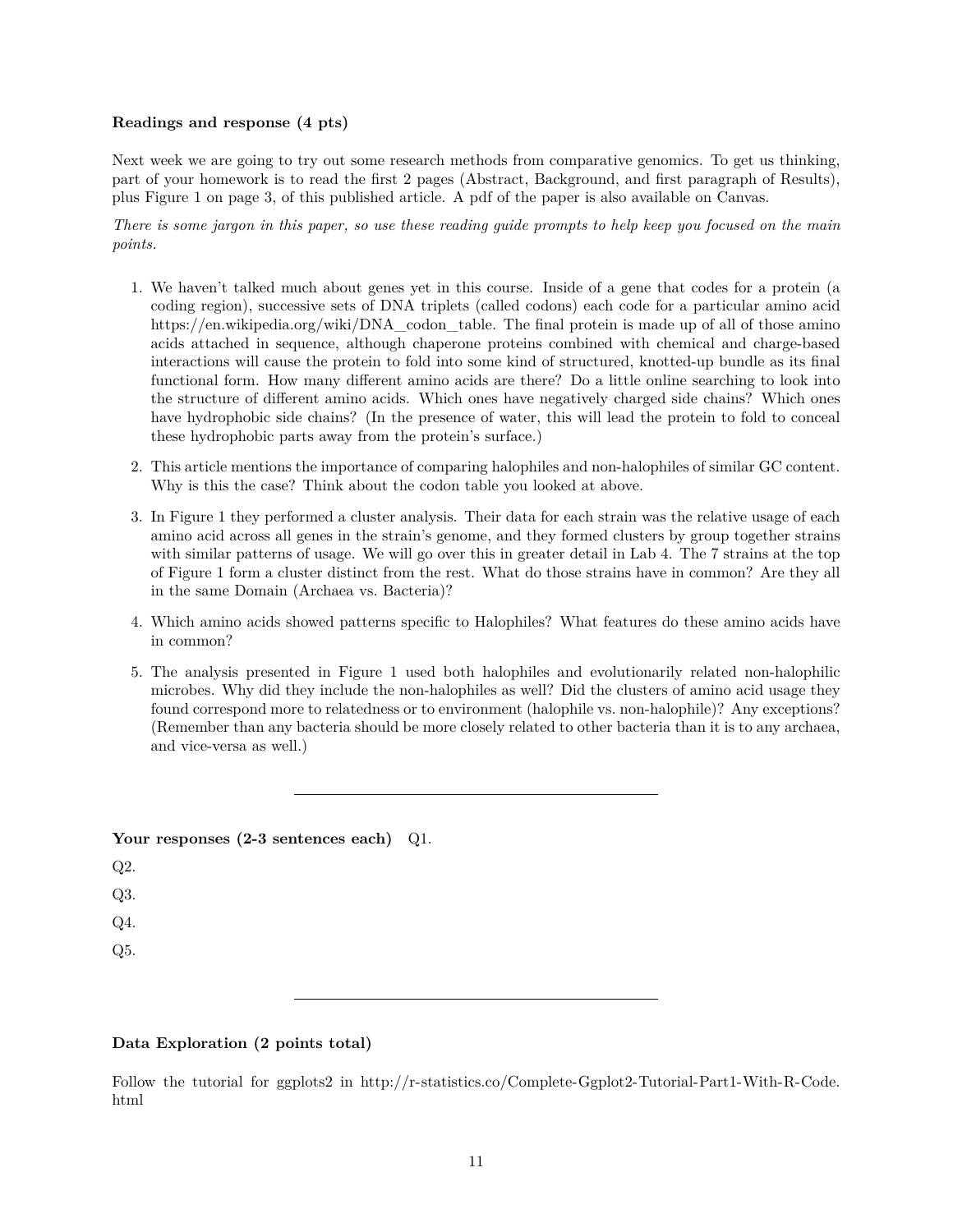- Make a ggplot of GC content versus contig length using your genome.
- Color the points by the contig size.
- Plot the logarithm of the contig length as your x-axis, instead of the raw values.
- Change the theme of the plot.

In addition, start thinking about how you might want to filter these data to remove some of the contamination. For example, would you want to eliminate small contigs? Eliminate contigs above or below certain GC content thresholds? If you have two or more groups of long contigs that have different GC content, your best bet is to focus on the highest GC strain. That is most likely to be a halophile and not a skin bacterium (many of which have very low GC, around 30-35%).

Part of Lab 4 will have you filtering your data and saving a new FASTA file, to upload to RAST for annotation. We want to finish that during Lab 4, which is why we are thinking about it now.

```
##############################
### Your code below ###
##############################
# enter the code for your plotting (and loading your data) here
##############################
##############################
```
# **Code Appendix**

This includes all of the inline code you wrote in the coding sections while you were exploring in this week's lab. You don't need to write anything – it will automatically fill itself in.

```
# storing our contig lengths as a vector
c_lengths <- width(strain_1926)
total <- sum(c_lengths)
# creating a cumulative sum
c_sum <- cumsum(c_lengths)
plot(c_sum) + abline(a = total/2, b = 0)# here we have a function to calculate L50, but
# the lines are out of order! Let's fix it.
L_50 <- function(contig_lengths)
{
  contig_ind <- which(contig_sum > sum(contig_lengths)*0.5)
  return(L)
 L <- min(contig_ind)
  contig_sum <- cumsum(contig_lengths)
}
##################################
```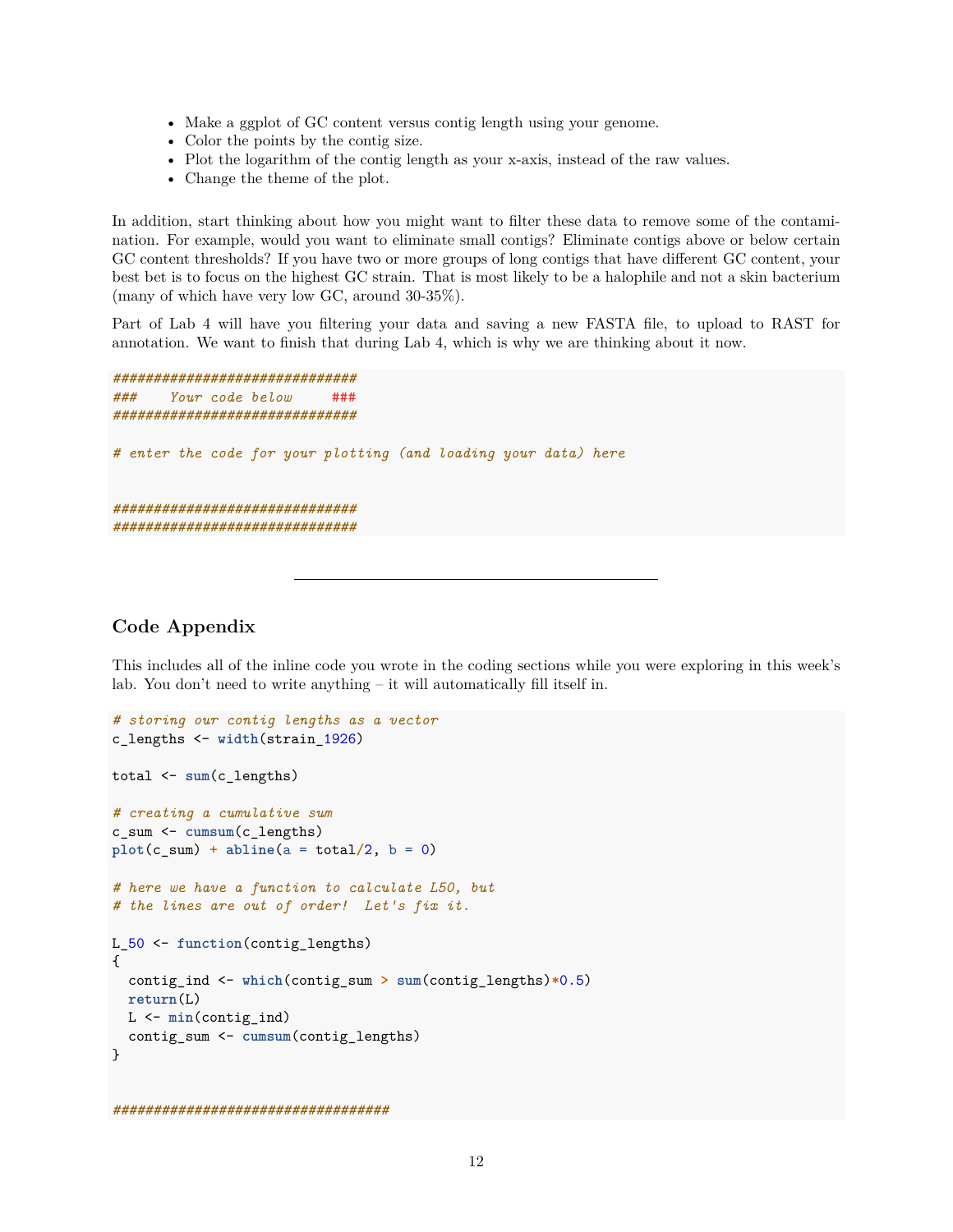```
### Your code below ###
##################################
N_50 <- function(contig_lengths)
{
 # enter your code here
 # hint: you can use other functions inside this
 # function. For example, L_50() might be useful
}
# also, load your own strain into the environment right now as well
# uncomment the next line and replace with the correct numbers for your strain
# strain_XXXX <- readDNAStringSet("data/strainXXXX.fasta")
##################################
##################################
##################################
### Your code below ###
##################################
gc_content <- function(string_set)
{
  # add your code for the function here.
 # the R example just above this should be useful.
  # your input, which we named "string_set", will be a DNAStringSet
}
## below are some extra challenges if you have spare time
## you do not need to complete this as part of the HW/labwork.
# 1) Although it's rare, there will sometimes be a non-zero value
# in the "other" column from alphabetFrequency(). That means that
# adding up the G and C columns isn't quite right. Revisit
# your gc_content() function and adjust it to only calculate GC
# based on the known A, T, C, and G nucleotides and ignore "others".
# 2) In the Piazza discussion for Week 2, it has come up that
# it's harder to amplify high GC content DNA segments. So one part
# of Illumina sequencing, the bridge amplification step, might not work as
# well for species or genomic regions with high GC. What are some potential
# consequences of this? For a sample with multiple species, how might
# this influence the number of contigs you get for each species?
##################################
##################################
#### Make the same plot for your strain
# You will first need to create a data frame by creating a
```
*# vector for GC and a vector for contig length*